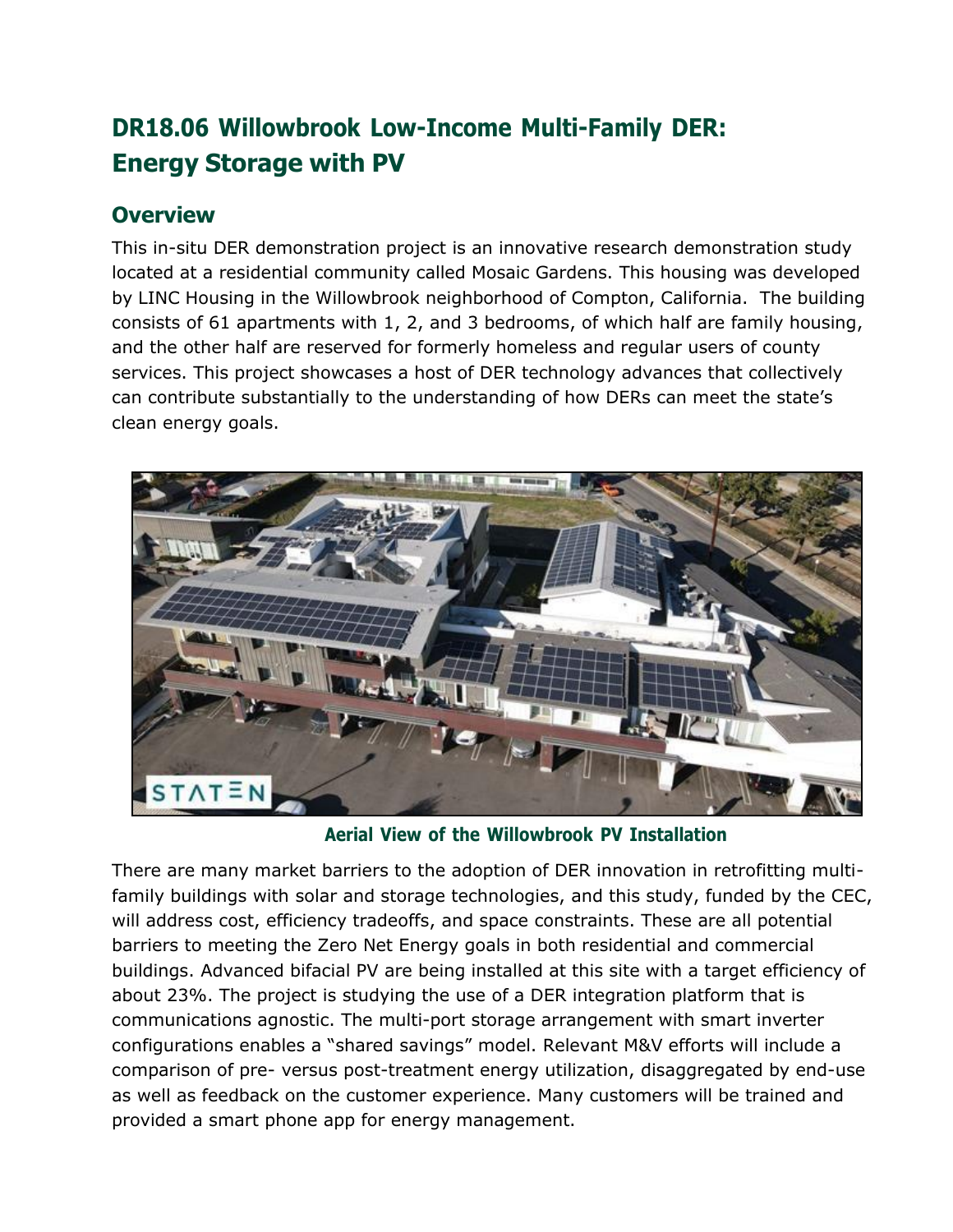The project, according to the CEC EPIC grant funding opportunity that was awarded to EPRI, is also looking at developing and implementing innovative testing techniques to evaluate new configurations for solar and optimization, and how DR dispatch strategies with the storage can be investigated for overgeneration mitigation.



#### **Willowbrook DER Architecture Overview**

An overview of the technologies being demonstrated includes:

- Bifacial solar with target efficiency around 23% that can substantially assist commercial and multi-family buildings with roof area constraints to meet Zero Net Energy goals. Commercial buildings commonly have a lack of roof space for solar, which is necessary for meeting ZNE performance.
- Demonstration platform that can manage both loads and storage to manage diurnal solar production, evening peaks, and increase overall efficiency of solar utilization in multi-family communities. This will be achieved using customerresponsive as well as automated demand-side resources (i.e., thermostats, lighting, and HVAC).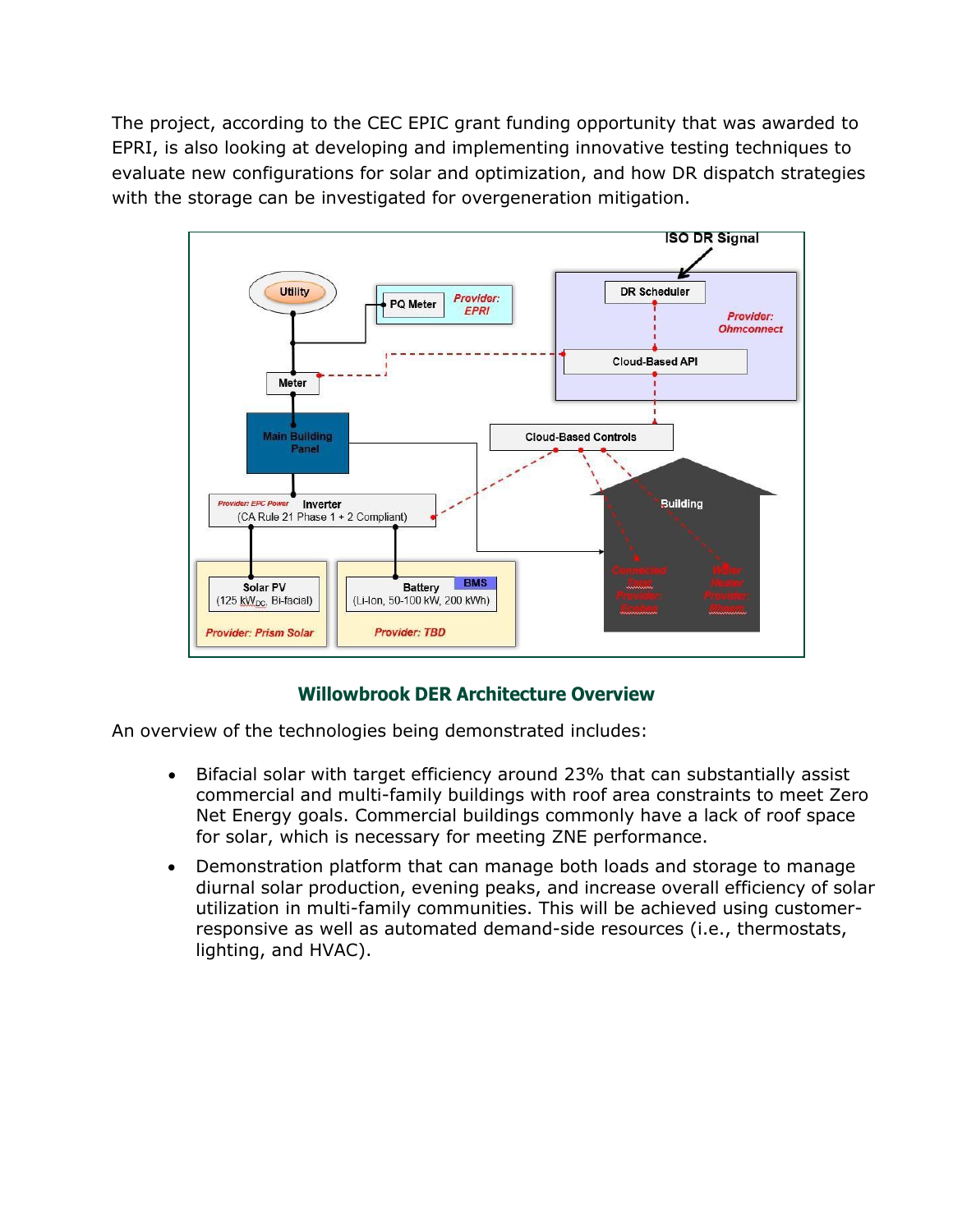- Integration of DC mini-grids that will eliminate conversion losses for solar PV to feed loads and further enhance overall system efficiency, and evaluation of direct DC-powered air conditioners and lighting systems.
- Evaluation of multi-family code readiness for 2020 and future code cycles, analyzing performance at the community and individual level to current code, including meeting criteria for JA5, JA12, and JA13 using DC-integrated solar and storage.
- Integration of solar and storage on the DC side using smart inverters to enable customers with segmentation of storage for meeting various needs, such as peak demand management, utility-controlled distribution grid flexibility, etc.

As part of the CEC EPIC work, EPRI will be examining the following overarching research objectives:

- What are the combined economics (real and net present value) of a community-level solar plus storage solution?
- What is the feasibility of community scale solar plus storage to attain California's ZNE goals or meet the needs of T-24?
- What are pre- or early-commercial technologies that can help overcome economic and field implementation barriers for solar plus storage?
- What are ratepayer and broader societal benefits for community-scale solar plus storage systems given renewable goals?
- What are some alternate business models or arrangements to engage IOUs more effectively in community-scale, customer-sited DERs for both endcustomer and grid-support benefits?

The use of DR strategies with storage is a new concept that will be investigated in this project, as part of the overall DER design in the building. Specifically, EPRI will be examining how the bifacial PV and DC microgrid can be optimized with the DER integration platform that will receive CAISO dispatches. The goal of that effort is to design, build, and test the overall community solar, storage, and load control system, which is connected to each DER asset (PV, battery, advanced inverter, smart thermostat, etc.), receive price/control signals from the utility, market, and/or a DSO, and optimize the aggregated system's dispatch and control for stacked value at the customer and grid level.

The project team also plans to investigate innovative business strategies – such as those informing community solar programs and value-of-solar tariffs – to maximize the value of DER to both end-users and the utility. Another overarching objective of the project is to demonstrate a cost-effective solution for achieving Zero Net Energy (ZNE) within an affordable housing community, and thereby realize California's 2020 goal for new sustainable and scalable ZNE communities.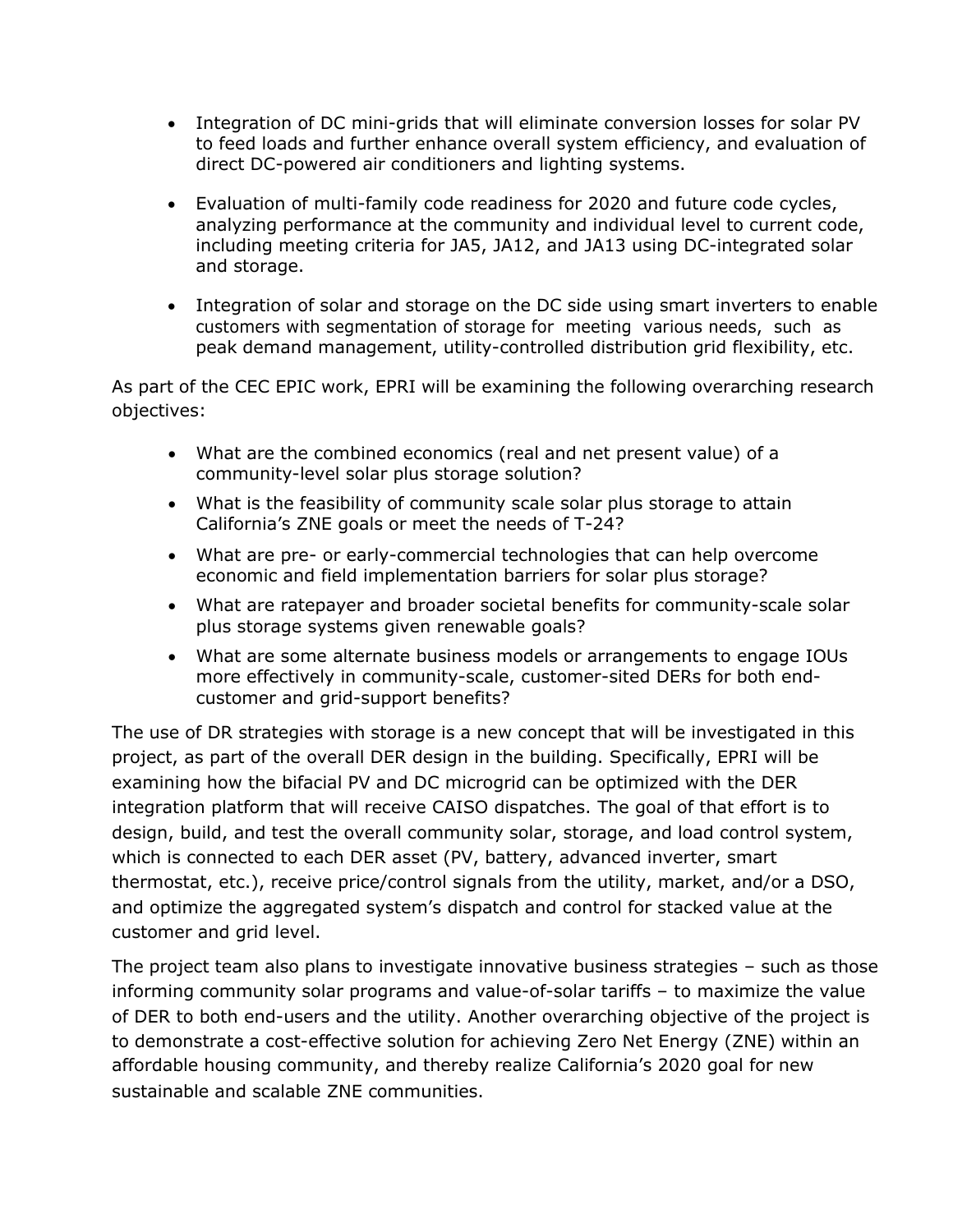The project was funded under the EM&T Technology Assessments and Technology Transfer investment categories, as there are elements of both research goals in this study. The Technology Assessments category assesses and reviews the performance of DR-enabling technologies through lab and field tests and demonstrations designed to verify or enable DR technical capabilities. The Technology Transfer category advances DR-enabling technologies to the next step in the adoption process by raising awareness, developing capabilities, and informing stakeholders during the early stages of emerging technology development for potential DR program and product offerings.

## **Collaboration**

The EM&T program is funding the DR portion of the project through an EPRI Supplemental Program Agreement (SPA) as a co-funding commitment to a larger CEC grant. The overall project is being designed and operated by EPRI under a contract with the CEC's EPIC program. Other partners include LINC Housing, Canadian Solar, E-Gear, GridScape, EPC Power, Staten, Kliewer and Associates, and OhmConnect (some of these are partners to the EPRI grant). While the EM&T program is funding the project through a contract with EPRI, SCE is also leveraging its membership in EPRI with learnings and best practices from the parallel research by other EPRI utility members as a cost-sharing strategy. Also, as a corporate funding member of EPRI, SCE is co-funding parallel research investments with other utilities and leveraging that research to assist in this market assessment study, but no other direct cost-sharing or co-funding with any other parties was enabled.

### **Results/Status**

The systems were commissioned by EPRI with SCE present as a part of the approval process. Los Angeles County inspections for the electrical, mechanical, fire, and whole building are complete. SCE installed the Net Generation Output Meters (NGOM) at each building. With NGOMs are set, Permission to Operate (PTO) was officially granted. The design of the DC micro-grid was finalized with the submittal of drawings for plan check of the electrical and mechanical permits.

The project team worked to on-board residents for participation in the OhmConnect program. Most residents have now enrolled. OhmConnect software is being utilized to allow the tenants to receive a message to encourage conservation of on-premises HVAC, water heating, and plug loads and provide that load data to the Open Demand Side Resource Integration Platform (openDSRIP) as a behavioral DR resource. Some residents have changed their energy use behavior because of OhmConnect, and are excited about saving money on their electric bill.